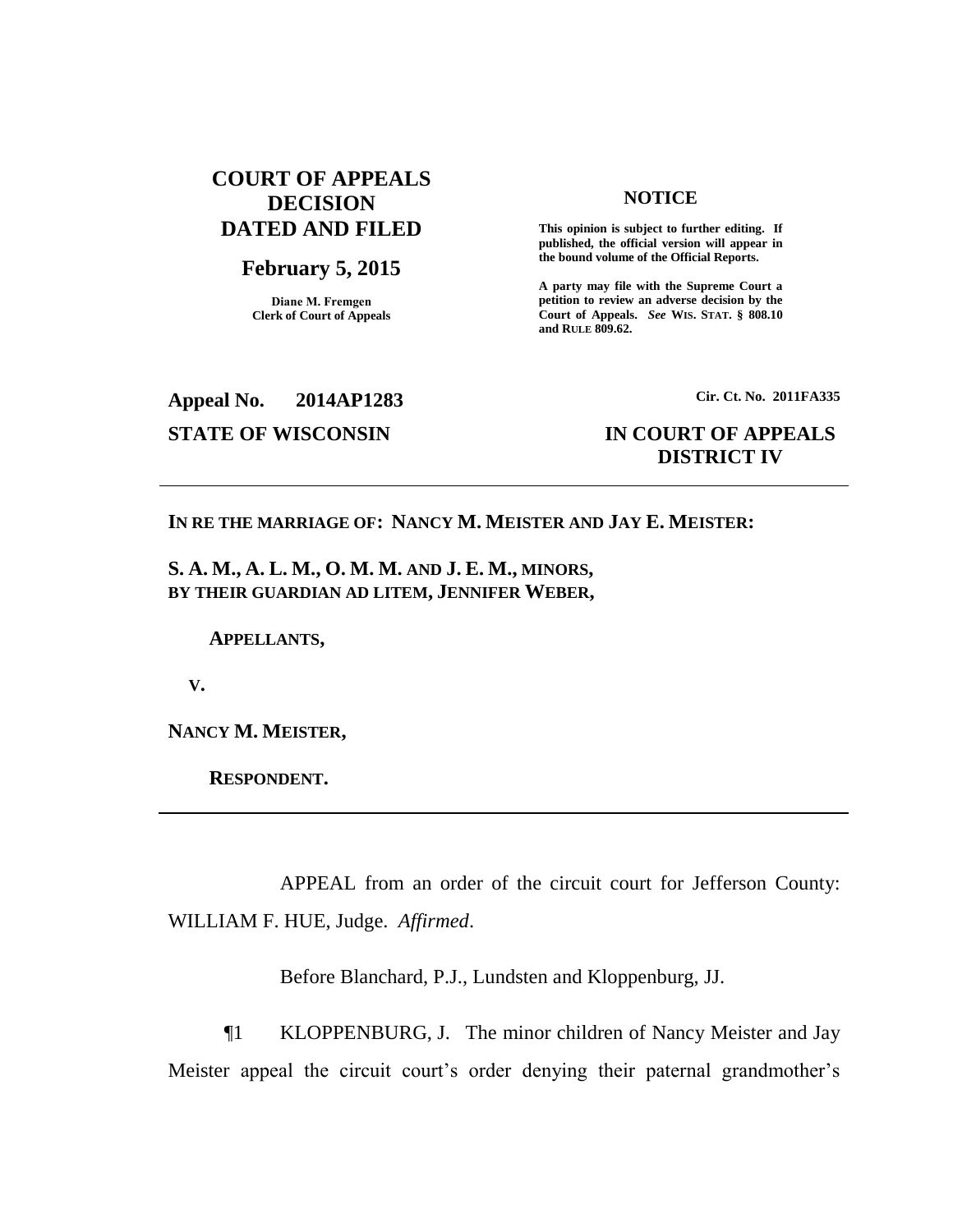motion, filed five months after their parents divorced, for visitation rights.<sup>1</sup> The court concluded that the grandmother had not presented facts showing that the grandmother had a relationship similar to a parent-child relationship with the children and therefore, under the applicable statute, she was not eligible to receive visitation rights. The children appeal, arguing that the court erred when it required that the grandmother, in order to be eligible to receive visitation rights, show that she had a relationship similar to a parent-child relationship with them. In the alternative, the children argue that even if the circuit court applied the correct standard, it erred when it required that the grandmother show that she had resided with the children for an extended period. We reject the children's arguments and affirm.

## **BACKGROUND**

¶2 At the time of Nancy and Jay's divorce, they had four minor children. After the divorce, the children's paternal grandmother filed a motion "to Establish Visitation Rights for a Grandparent" under WIS. STAT. § 767.43(1)  $(2011-12).$ <sup>2</sup> The family court commissioner granted the motion, and Nancy sought de novo review. Over the course of two hearings, the court heard testimony by the grandmother and oral argument by counsel for the parties and by the children's guardian ad litem. After the hearings, the parties filed briefs addressing the issue of what constitutes a relationship similar to a parent-child relationship for purposes of § 767.43(1).

 $\overline{a}$ 

 $<sup>1</sup>$  Nancy and Jay Meister share a surname, and therefore we identify them by first name.</sup>

 $2$  All references to the Wisconsin Statutes are to the 2011-12 version unless otherwise noted.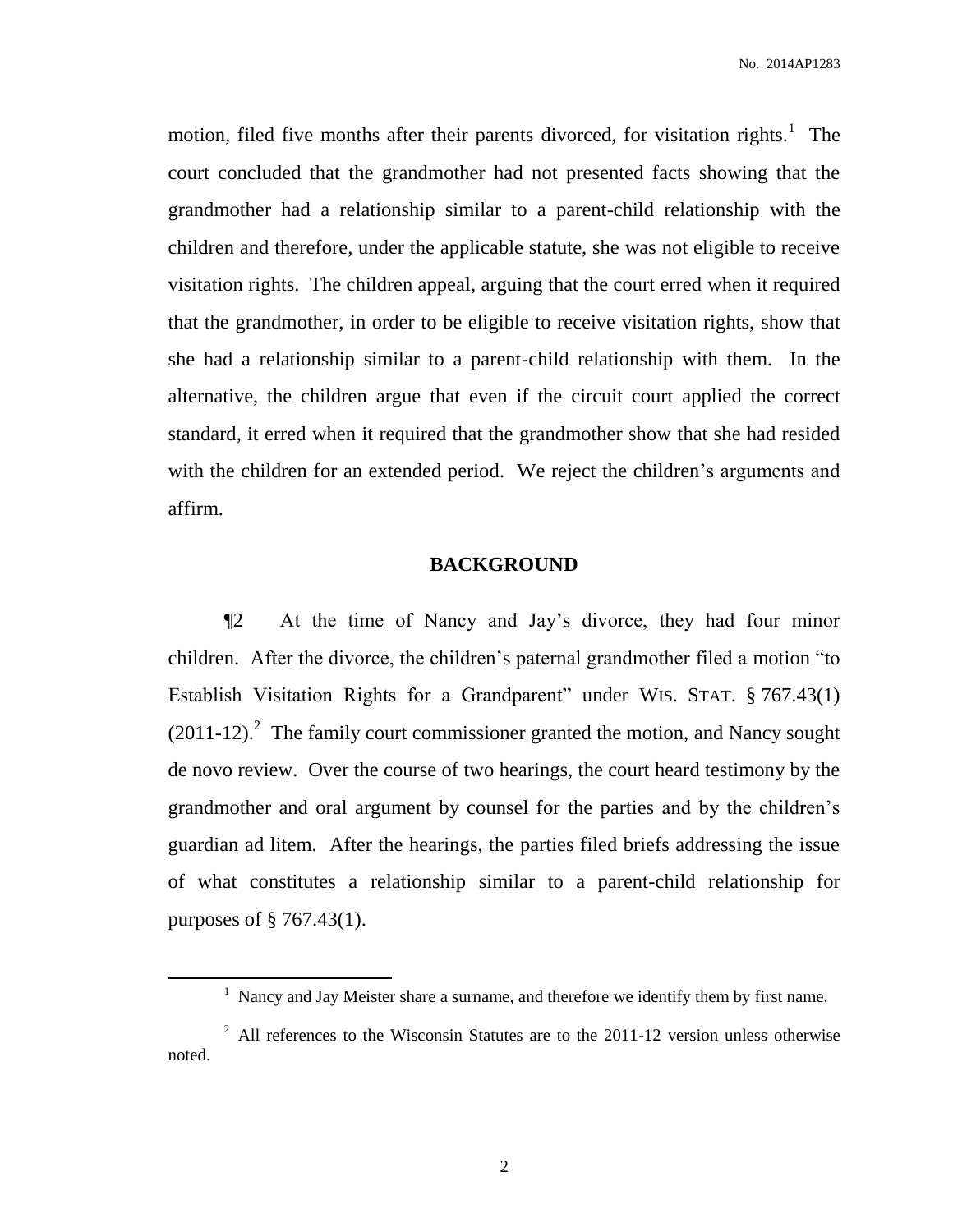#### ¶3 The grandmother testified in relevant part as follows:

I have been supplementing the children's education whenever I'm with them in all kinds of areas...

And I tutored them on our trip to Florida in October of 2012. We were there for a week, and I tutored on the way in the van, while we were at the condo, and on the way back .... I had them for spring break in 2013 without their father. They were with me solely, and I provided their meals; we did reading, and there again, supplementing the education of the children ....

... [W]hen we went to Florida in October 2012, they only had their pajamas on, so we had to stop at the resale shop and buy clothes....

And as far as every time that they came to visit me in Ohio, we were purchasing shoes, clothes, medicines that they needed and required, and when we came up to Wisconsin we were also taking them to Walmart and getting food for them, provide. So there was a lot of monetary provisions, as well as me shipping clothing and educational items up to their father so they could — he could carry on, continue working with the children as far as the reading problems, math.

And he works with them on their homework, and sometimes they'll consult by phone ....

[Question by the court:] So did you ever live with the children?

[Answer by the witness:] ... [W]hen we came up [to Wisconsin], most of the time we stayed with them at their home and did a lot of babysitting, took care of them, changed their diapers and fed them their formula and —

[Question by the court:] And were you living in the same house as the children and the parents, or were the children just living in your house?

[Answer by the witness:] The only time they were living at my house was when they were in Ohio, and for spring break, long weekends, on Christmas and New Year's they would stay with us.

....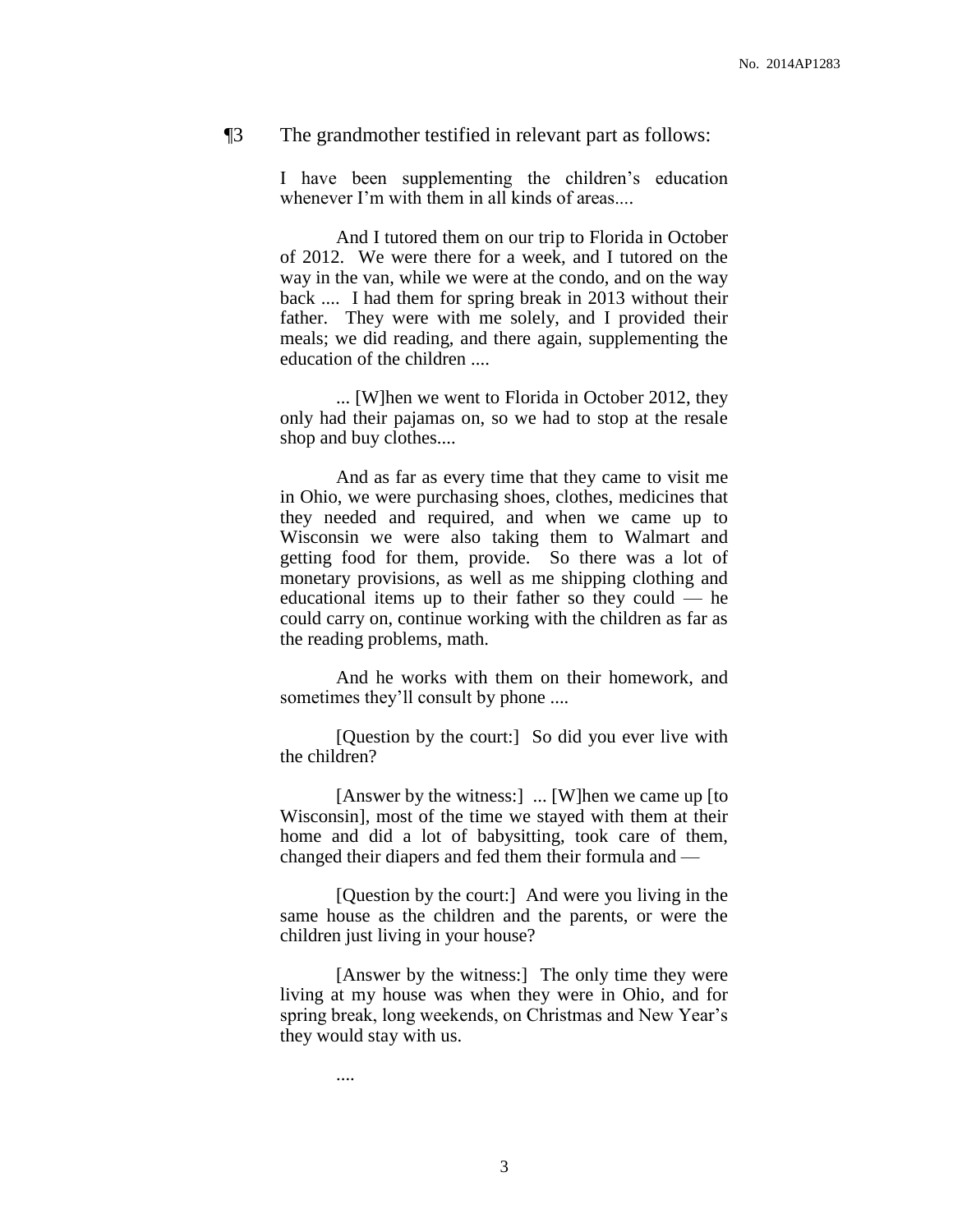... [I]t was July of ... 2006, when there were just the three children. They brought them to Ohio, and then they proceeded to go on to Florida, and the children were left with my household ... and they were with us, I believe it was, an extended weekend....

....

[Question by the court:] Why did they go to Florida, was that —

[Answer by the witness:] That was just a vacation for them.

....

[Question by the court:] ... Did the children ever come to live with you, like, one or two of them, to stay and maybe stay the school year or anything like that?

[Answer by the witness:] No, although their father has — has voiced that he would like — he would really like to have that ....

....

....

[Question by the court:] ... Is there more to your care of the children?

[Answer by the witness:] Absolutely. I was here a week in September, spent [time] with them. I was here a whole week in October and now I'm here again. I get  $-1$ got to see the children when they had the placement time with their — with their father ....

And so that's why I've been coming up more, because he has requested that, Mom, can you come up for a week, you know, they got this problem and need to iron it out. So that's where it is becoming more and more often that I'm able to come now that I'm retired, and he sees me as such a good resource person....

And the children call me Grandma Ohio 'cause that's where I live, and they call me frequently, almost daily sometimes, depending on the activities of the week. And so they really miss me when I'm not up here so that they call me on the phone when I'm back in Ohio....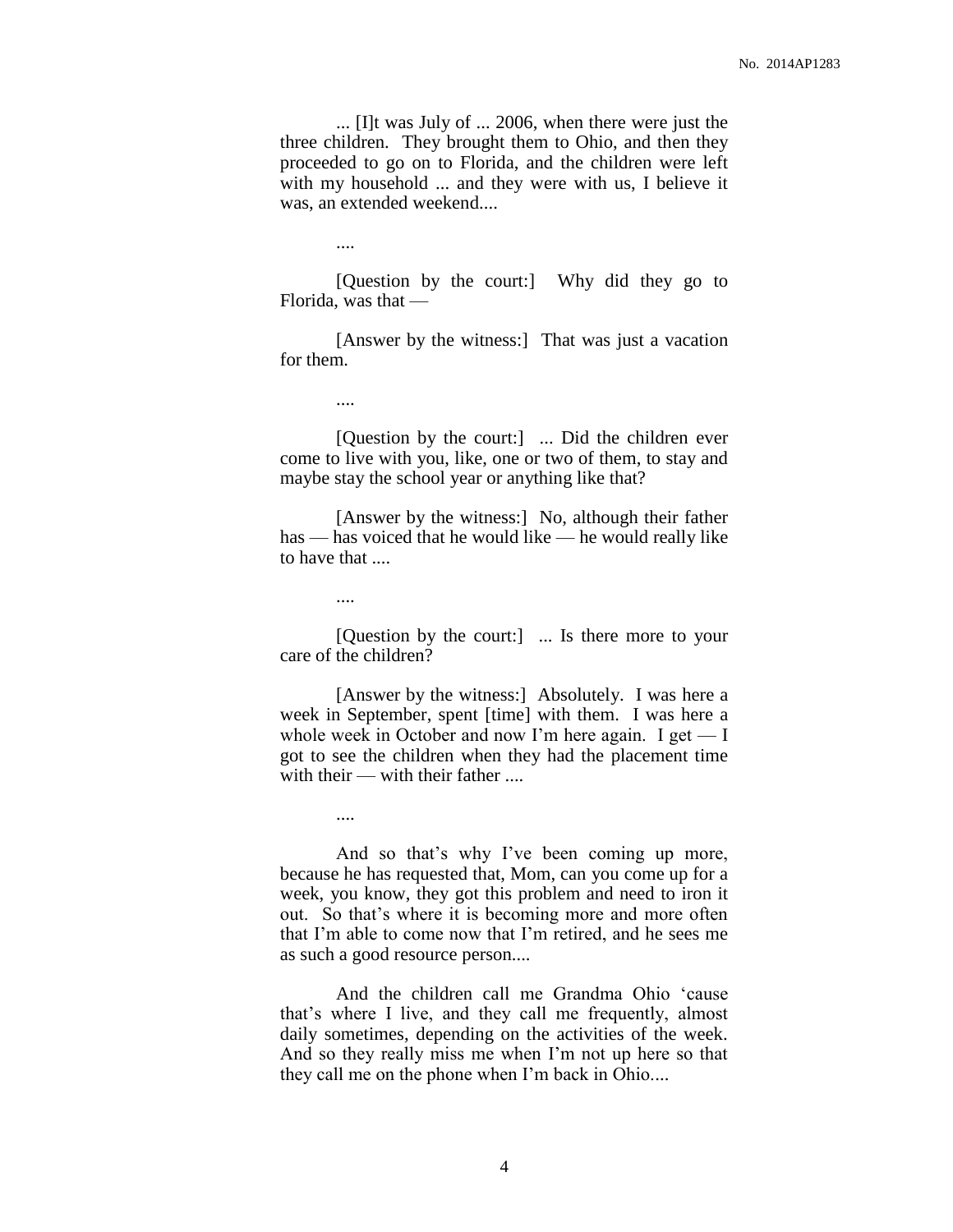¶4 The circuit court ruled that to be eligible to receive visitation rights under WIS. STAT. § 767.43(1), a grandparent must show that he or she has a relationship similar to a parent-child relationship, and that to prove such a relationship the grandparent must show that he or she "resides or resided in the same household as the [children] and ... assumes(ed) 'significant responsibilities' for the [children's] care, education and development." The court found that the grandmother's relationship here was "admirable and beneficial," but that it was not similar to a parent-child relationship because it was "of too short duration and frequency" and because the children had not resided with her for an extended period. Therefore, the court concluded that the grandmother was not eligible to receive visitation rights and vacated the family court commissioner's order granting those rights.

#### **DISCUSSION**

¶5 On appeal, the children argue that the circuit court applied the wrong legal standard when it required that, in order to be eligible to receive visitation rights, the grandmother show that she had a relationship similar to a parent-child relationship with the children. In the alternative, the children argue that even if the court applied the correct standard, it erred when it required that the grandmother show that she had resided with the children for an extended period to meet that standard.

¶6 We reject the children's first argument as contrary to controlling case law. We reject the children's second argument because, regardless of whether residing in the same household for an extended period is a requirement for establishing a relationship similar to a parent-child relationship, the circuit court also based its decision on its finding that the grandmother failed to show that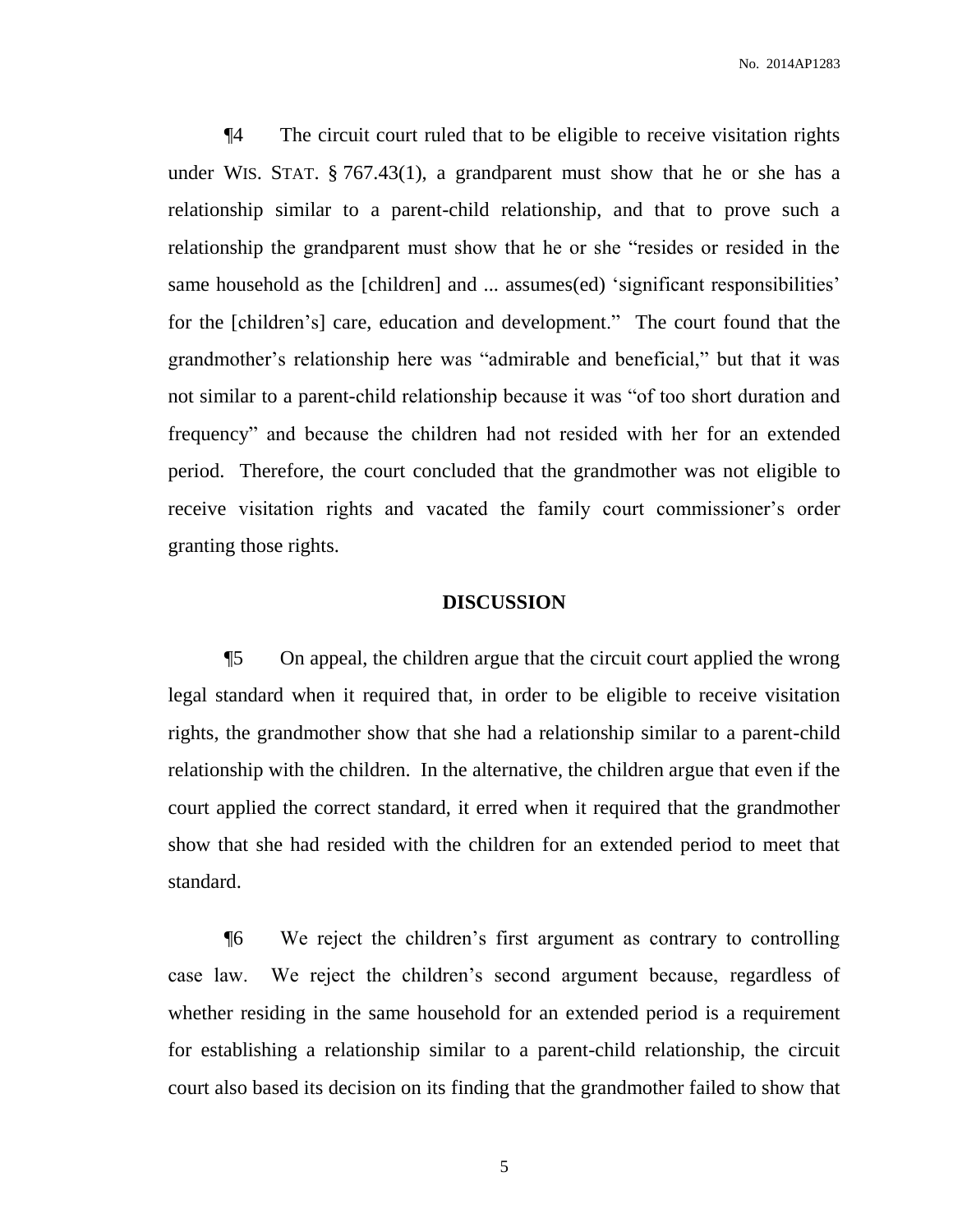she assumed significant responsibilities for the children's care, and the children do not contest that finding, either (1) as a factor for establishing a relationship similar to a parent-child relationship, or (2) as clearly erroneous. In the following sections, we first set out the governing statute and the applicable standard of review, and then address each of the children's arguments in turn.

# *A. Governing statute and applicable standard of review.*

¶7 The grandmother moved for visitation rights under WIS. STAT. § 767.43(1), which provides:

> [U]pon petition by a grandparent, greatgrandparent, stepparent or person who has maintained a relationship similar to a parent-child relationship with the child, the court may grant reasonable visitation rights to that person if the parents have notice of the hearing and if the court determines that visitation is in the best interest of the child.

¶8 Our supreme court set out the history of this law in *Holtzman v. Knott*, 193 Wis. 2d 649, 668-82, 533 N.W.2d 419 (1995). "Prior to 1975, the courts determined without statutory authorization the visitation rights of noncustodial parents and others." *Id.* at 668. In 1975, the legislature enacted a grandparent visitation statute that "was the precursor to the current ch. 767 visitation statute" and expressly authorized a circuit court to grant "'reasonable visitation privileges to a grandparent of any minor child if the court determines that it is in the best interest and welfare of the child.'" *Id.* at 669 (quoted source omitted). This 1975 precursor to the current WIS. STAT. ch. 767 statute "'codifie[d] the authority of the court in actions affecting marriage to grant visitation privileges to grandparents where it is in the best interest of the child.'" *Id.* at 682 n.28 (quoting the Legislative Reference Bureau Drafting Record, 1975 S.B. 1311, Wisconsin State Law Library). In 1977 the legislature revised the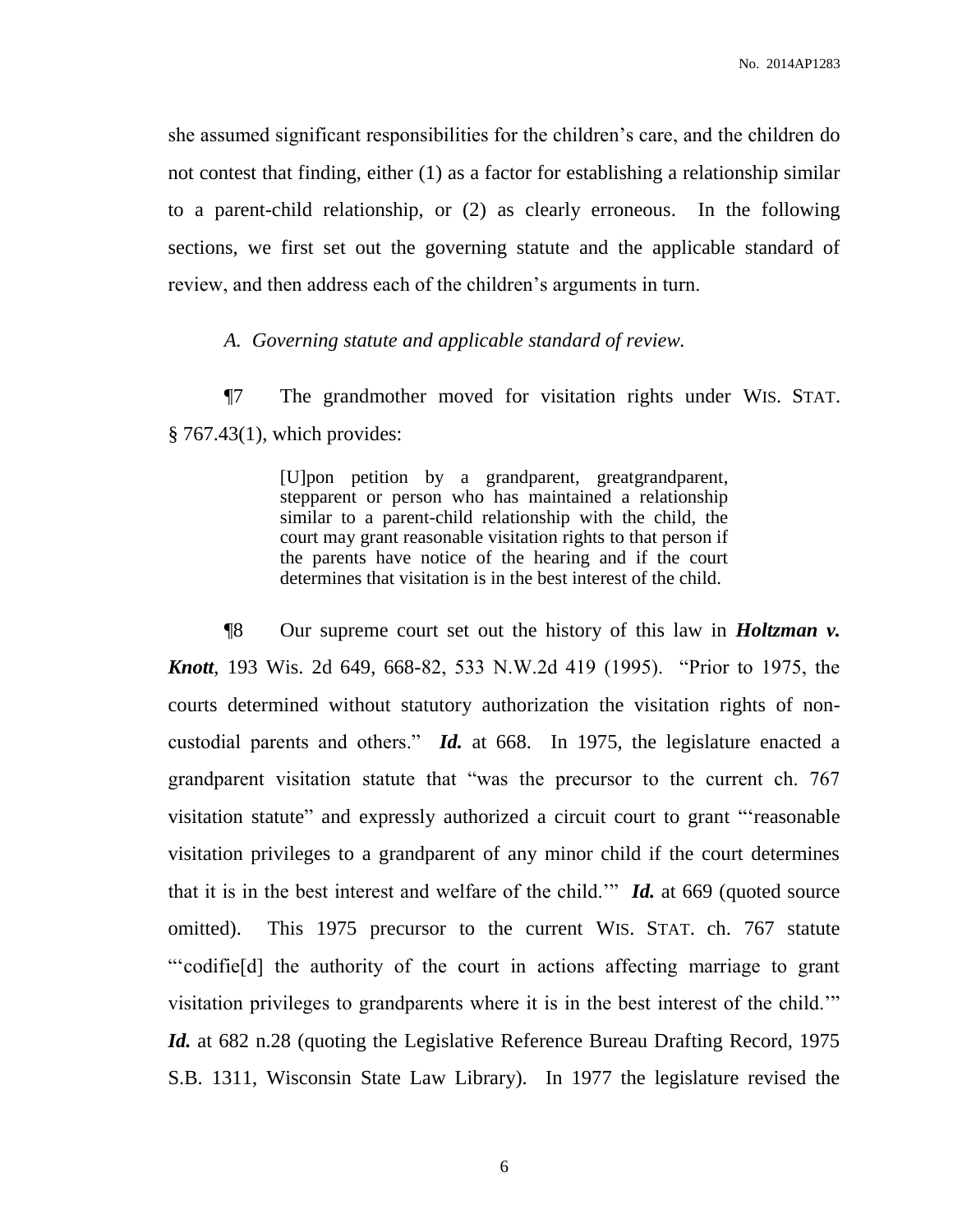statute to provide, "'The court may grant reasonable visitation privileges to a grandparent or greatgrandparent of any minor child upon the grandparent's or greatgrandparent's petition to the court with notice to the parties if the court determines that it is in the best interests and welfare of the child.'" *Id.* at 670 (quoted source omitted).

¶9 In 1988, the legislature amended the grandparent visitation statute "to extend 'the current law permitting the court, upon petition, to grant visitation rights to a grandparent or greatgrandparent to: (1) a stepparent; and (2) any person who has maintained a relationship similar to a parent-child relationship with the child.'" *Id.* at 672. The legislature's intent in enacting this amendment "was to expand the [grandparent visitation provision] ... to grant visitation privileges to a stepparent or any person who has maintained a parent-child type relationship with the child." *Soergel v. Raufman*, 154 Wis. 2d 564, 567 n.2, 453 N.W.2d 624 (1990) (citing Comments—1987 Act 355, sec. 767.245, Stats. Ann. (West 1989 Supp.)). That statute, WIS. STAT. § 767.245, was subsequently renumbered to WIS. STAT. § 767.43, the statute at issue here. *Rogers v. Rogers*, 2007 WI App 50, ¶1 n.1, 300 Wis. 2d 532, 731 N.W.2d 347.

¶10 It is apparent from the proceedings below and the arguments on appeal that the circuit court and the parties understand the current statute to set up a three-step process for seeking visitation rights: (1) the parents must have notice of the hearing; (2) the petitioner must establish, at the hearing, that he or she is eligible to receive visitation rights because he or she is a "grandparent, greatgrandparent, stepparent or person who has maintained a relationship similar to a parent-child relationship with the child"; and then (3) the circuit court must determine whether "visitation is in the best interest of the child." *See* WIS. STAT. § 767.43(1). We agree that this is how the statute reads. This appeal concerns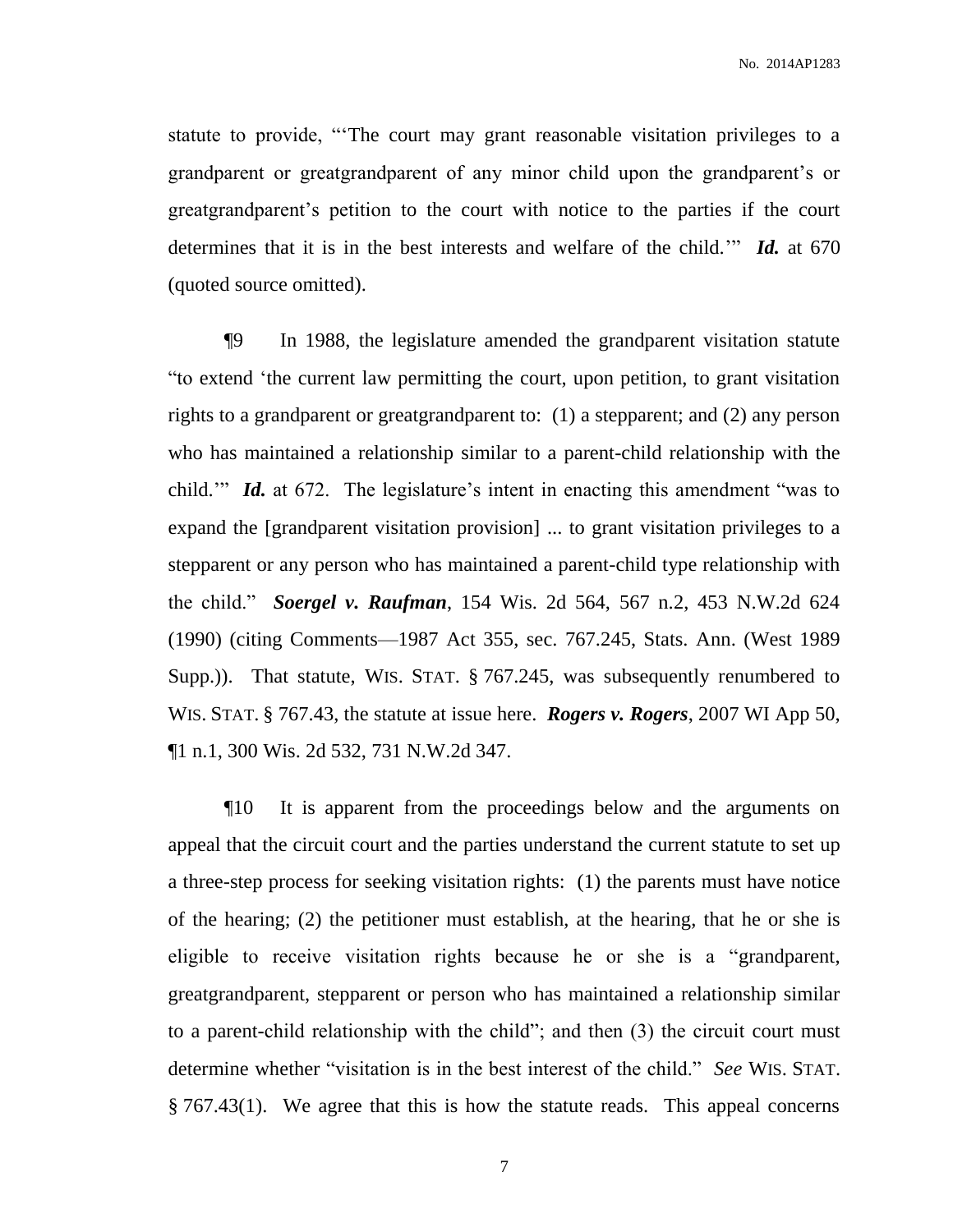only the second step, whether the grandmother here was eligible to receive visitation rights, and whether the circuit court correctly concluded that she was not eligible because she did not establish that she had a relationship similar to a parent-child relationship with her grandchildren.

¶11 We review the circuit court's order denying the grandmother's motion for visitation rights under WIS. STAT. § 767.43(1) as an exercise of discretion:

> Whether to grant or deny grandparent visitation is within the circuit court's discretion. We will affirm if the circuit court examined the relevant facts, applied the proper legal standard and, using a demonstrated rational process, reached a conclusion that a reasonable judge could reach. When a party alleges an erroneous exercise of discretion because the circuit court applied an incorrect legal standard, we review that issue de novo and affirm if we can independently conclude that the facts of record applied to the proper legal standards support the court's decision. In addition, this case in part raises a question of the construction of WIS. STAT. § [767.43], a question of law that we review de novo.

*Rogers*, 300 Wis. 2d 532, ¶7 (citations omitted).

*B. Whether a grandparent must show that he or she has a relationship similar to a parent-child relationship with a child in order to be eligible to receive visitation rights.*

¶12 The children first argue that the circuit court applied the wrong legal standard when it required that the grandmother, in order to be eligible to receive visitation rights, show that she had a relationship similar to a parent-child relationship with them.

¶13 As set out above, the statute authorizes a circuit court to grant visitation to a "grandparent, greatgrandparent, stepparent or person who has maintained a relationship similar to a parent-child relationship with the child."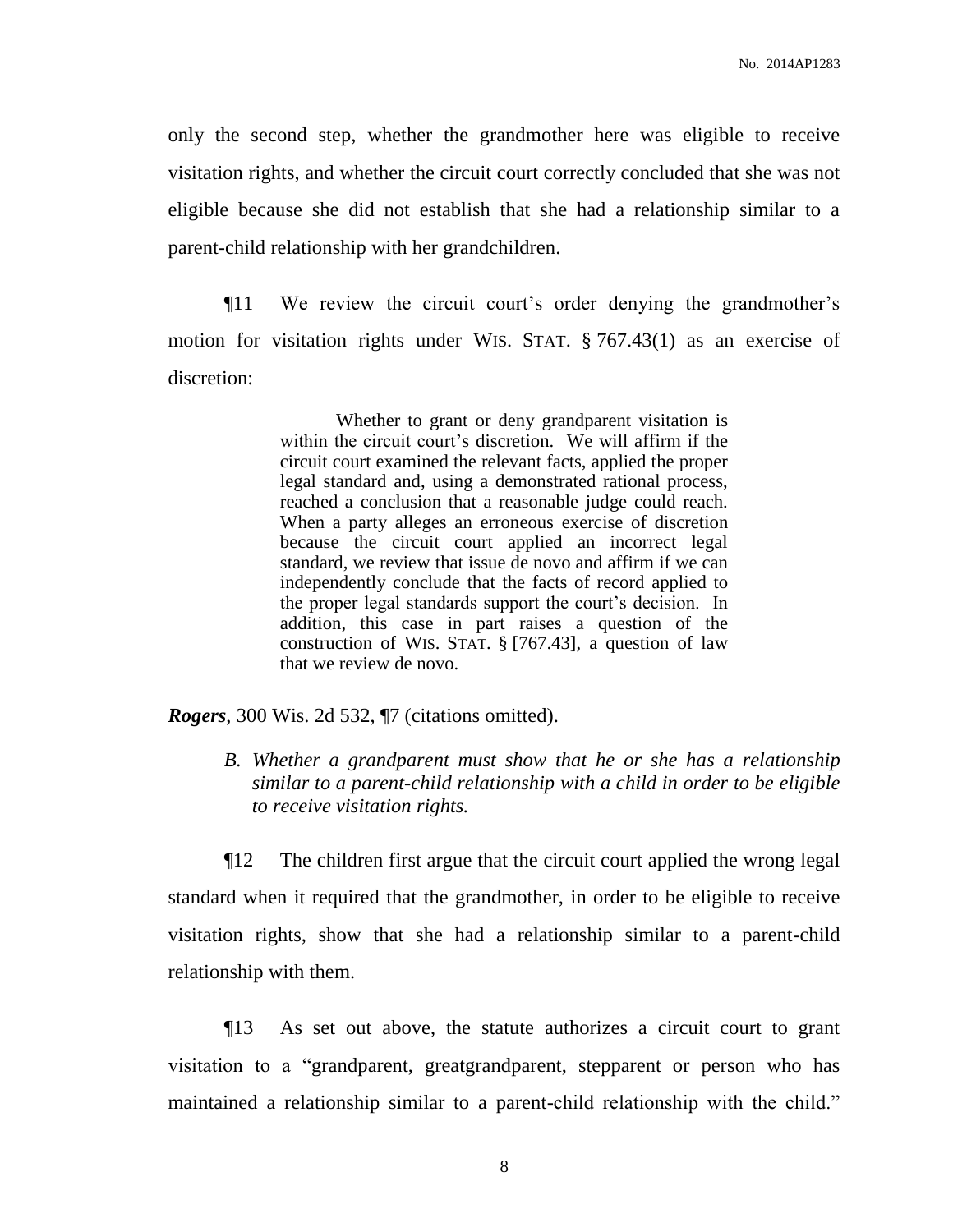WIS. STAT. § 767.43(1). The children argue that to interpret the statute to require that a grandparent seeking visitation show that he or she had a relationship similar to a parent-child relationship with the child is wrong for three reasons. First, they assert that such a construction violates the "rule that qualifying or limiting clauses in a statute are to be referred to the next preceding antecedent." *See Vandervelde v. City of Green Lake*, 72 Wis. 2d 210, 215, 240 N.W.2d 399 (1976). The children argue that following this rule, the clause, "who has maintained a relationship similar to a parent-child relationship," refers only to the "next preceding antecedent," that is, to a "person," and not to "a grandparent, greatgrandparent, stepparent." Second, they assert that the statutory history set out above establishes that the legislature did not intend to require a grandparent "to prove she had some extra-special relationship with her grandchildren" beyond her status as a grandmother. Third, they assert that it makes no sense that the legislature would impose a heavier evidentiary burden on grandparents of marital children than on grandparents of non-marital children, who must show only that the grandparent maintained or tried to maintain *a* relationship with the child under WIS. STAT. § 767.43(3)(d).<sup>3</sup>

¶14 Nancy responds, and the children acknowledge, that this court previously stated in *Rogers* that the statute requires that grandparents petitioning under WIS. STAT. § 767.43(1) have a relationship similar to a parent-child relationship in order to be eligible for visitation rights. *See Rogers*, 300 Wis. 2d

 $\overline{a}$ 

<sup>3</sup> The children also argue that the use of the phrase "parent-like relationship" in *Rogers* established a different showing from the "relationship similar to a parent-child relationship" set forth in the statute. *See Rogers*, 300 Wis. 2d 532, ¶¶6, 11, 15. However, we agree with Nancy that the court in *Rogers* did not intend to convey a different concept in using the phrase "parentlike relationship."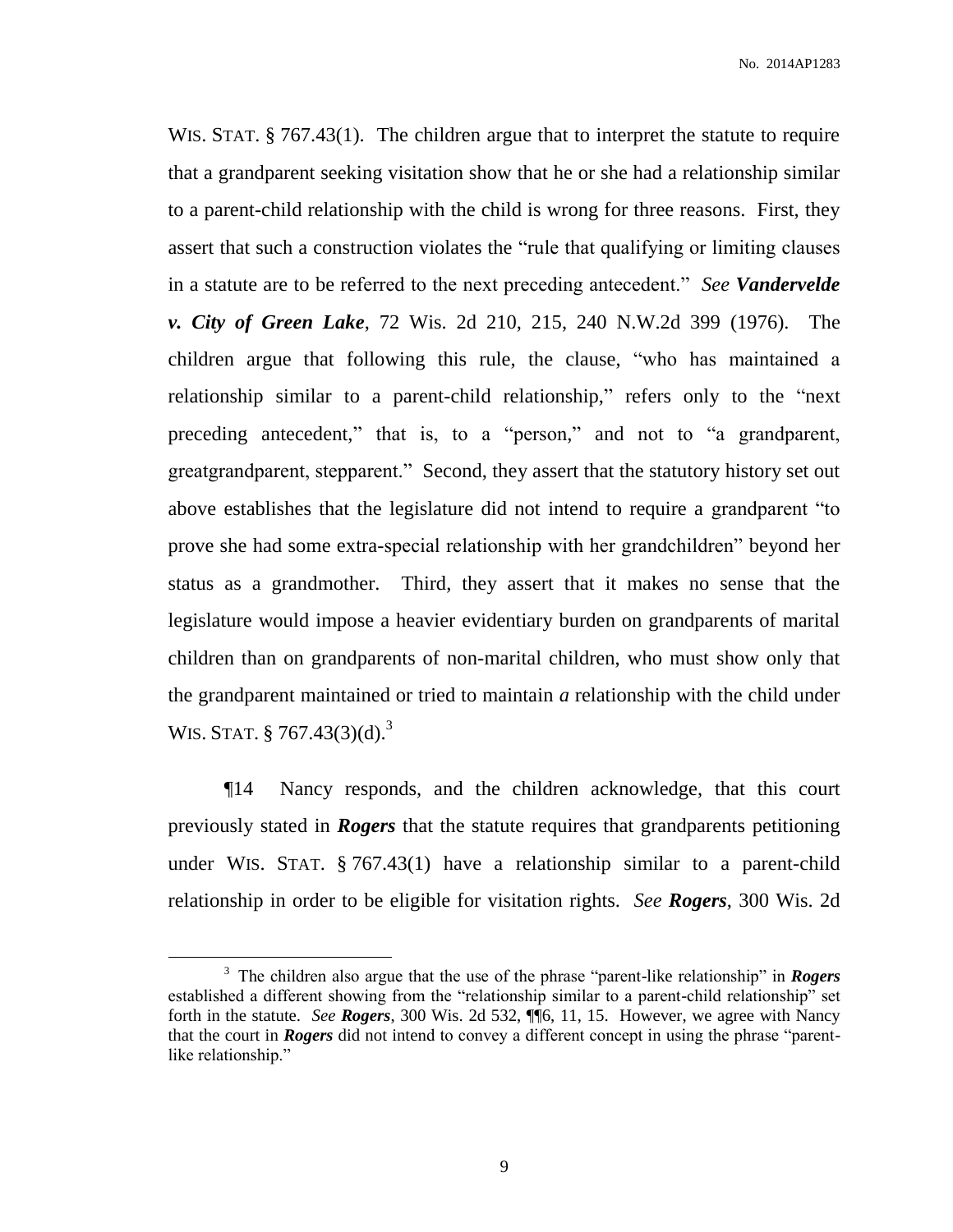532, ¶11. The children concede that this case law controls, and they concede that no party argued before the circuit court to the contrary. They assert that it was precisely because the rule stated in *Rogers* bound the circuit court that they did not challenge it there, and they raise their challenge on appeal only to preserve it for supreme court review.

¶15 We agree that *Rogers* binds this court. *See Cook v. Cook*, 208 Wis. 2d 166, 190, 560 N.W.2d 246 (1997) ("[T]he court of appeals may not overrule, modify or withdraw language from a previously published decision of the court of appeals."). Although it does not appear that the issue was disputed in *Rogers*, our statement on that topic is a clear declaration that any person seeking visitation rights under WIS. STAT. § 767.43(1) must first show that he or she has a relationship similar to a parent-child relationship in order to establish that he or she is eligible to receive visitation rights. *See Rogers*, 300 Wis. 2d 532, ¶11. Under such circumstances, we are bound by that declaration and must conclude that the circuit court correctly required that the grandmother show that she had a relationship similar to a parent-child relationship in order to establish that she was eligible to receive the visitation rights she sought.

*C. Whether the circuit court erred in concluding that the grandmother here did not show that she had a relationship with her grandchildren similar to a parent-child relationship.*

¶16 In the alternative, if the circuit court properly required that the grandmother show that she had a relationship similar to a parent-child relationship to be eligible to receive visitation rights, the children argue that the court applied the wrong legal standard when it required that to make that showing the grandmother must have resided with the grandchildren for an extended period. However, as we explain below, the circuit court relied only in part on this factor,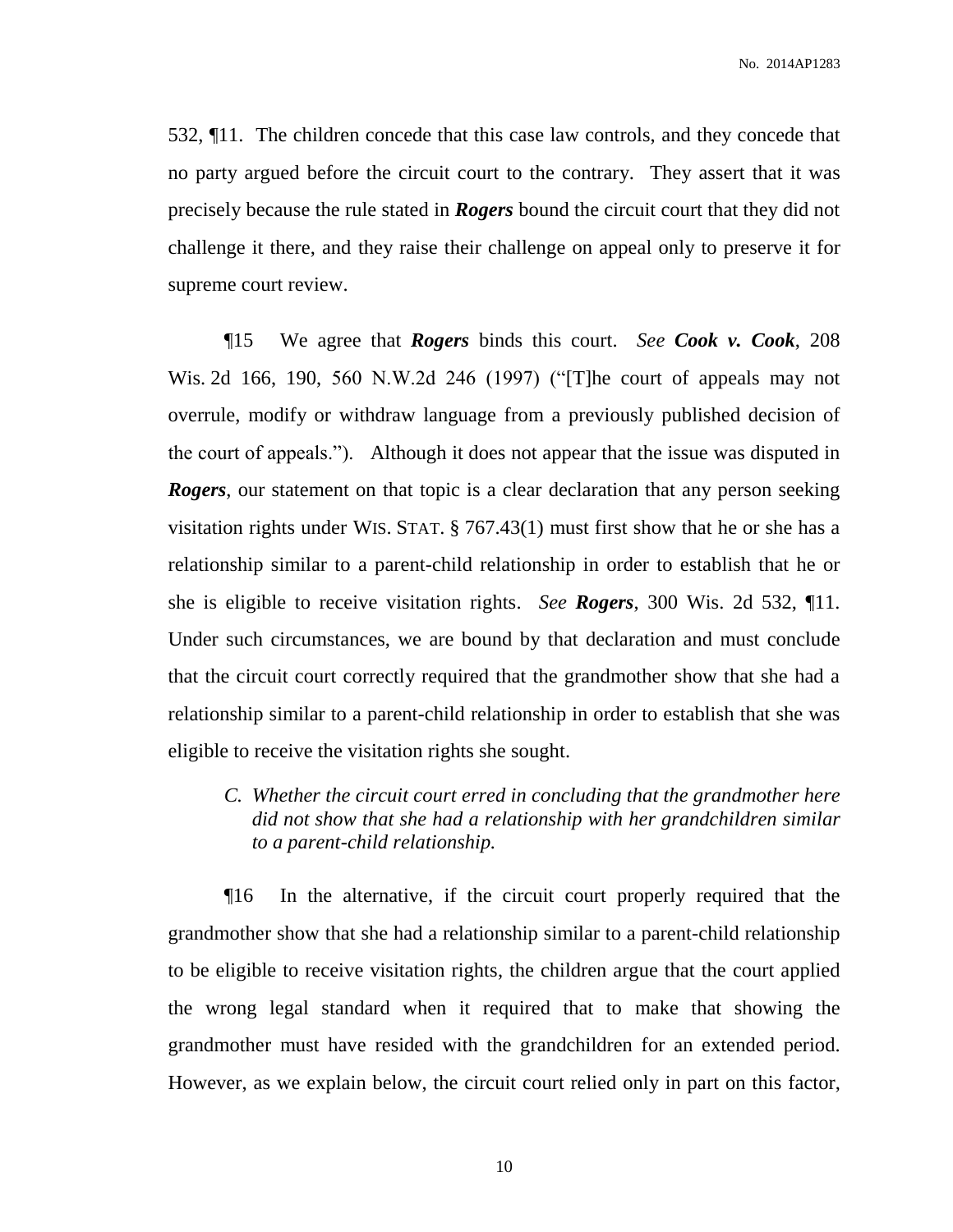and, regardless whether it did so correctly, it also relied on other factors that in and of themselves sufficed to support its decision.

¶17 The circuit court required that the grandmother show that she had resided with the children for an extended period, and also that she had assumed significant responsibilities for their care, education, and development, based on a four-part test set out in *Holtzman*. 193 Wis. 2d at 694-95. In *Holtzman*, a nonbiological parent partner in a dissolved same-sex relationship sought visitation rights to her ex-partner's biological child. *Id.* at 657, 659-61. Our supreme court concluded that, "a circuit court has equitable power to hear a petition for visitation when it determines that the petitioner has a parent-like relationship with the child," and set out the following four-part test for demonstrating the existence of a relationship similar to a parent-child relationship:

> (1) that the biological or adoptive parent consented to, and fostered, the petitioner's formation and establishment of a parent-like relationship with the child; (2) that the petitioner and the child lived together in the same household; (3) that the petitioner assumed obligations of parenthood by taking significant responsibility for the child's care, education and development, including contributing towards the child's support, without expectation of financial compensation; and (4) that the petitioner has been in a parental role for a length of time sufficient to have established with the child a bonded, dependent relationship parental in nature.

Id. at 694-95 (footnote omitted).

¶18 It is not clear that this equitable test, developed for a situation involving two persons who had jointly raised a child but whose relationship fell outside the parameters of state statutes concerning child custody and visitation rights, readily applies to a situation involving grandparents seeking visitation rights to children of divorced parents under WIS. STAT. § 767.43(1). Moreover,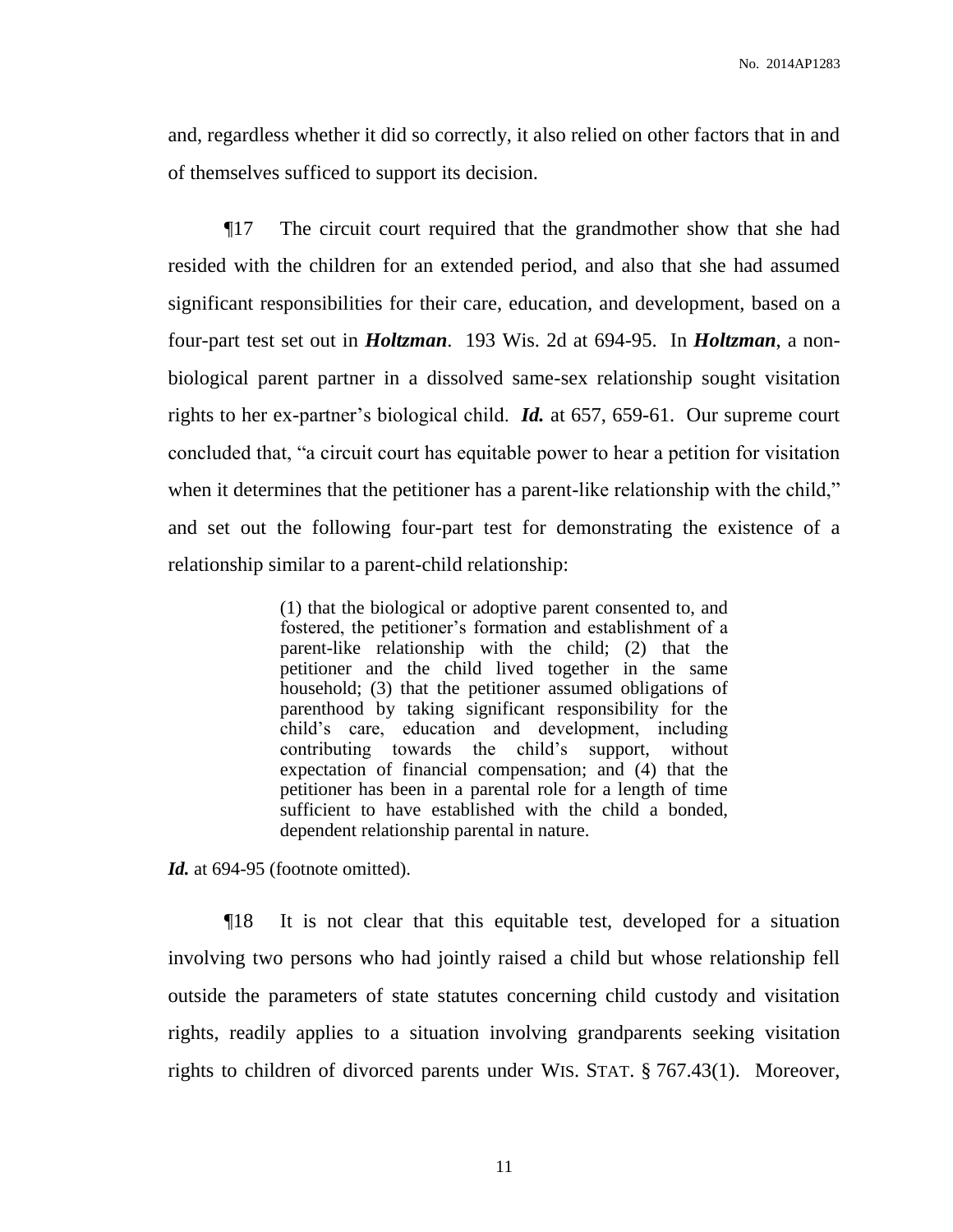the supreme court in *Holtzman* expressly stated, "We do not by this opinion mean to interpret what conditions satisfy the statutory requirement of 'a relationship similar to a parent-child relationship with the child' in sec. 767.245(1) [the precursor to WIS. STAT. § 767.43(1)]." *Id.* at 659 n.3; *see Rogers*, 300 Wis. 2d 532, ¶¶1 n.1, 14 ("[W]e question the relevance of *Holtzman* to this case. While *Holtzman* is an important nonparent visitation case, it is not a grandparent visitation case and the supreme court's only reference to WIS. STAT. § 767.245 was to explain why the statute did not apply."); *see also Wohlers v. Broughton*, 2011 WI App 122, ¶¶2, 19, 337 Wis. 2d 107, 805 N.W.2d 118 (stating that *Holtzman* does not apply to the grandparent visitation statute governing nonmarital children, WIS. STAT. § 767.43(3)).

¶19 However, we need not resolve that question, because regardless whether the circuit court correctly applied the "resided with for an extended period" factor, the court also relied on other factors that in and of themselves sufficed to support its decision. Specifically, the circuit court also considered whether the grandmother had assumed "'significant responsibilities' for the [children's] care, education and development," and made the additional factual finding that the grandmother's relationship was "of too short duration and frequency to be legally 'significant.'" We understand the court to be concluding that whatever responsibilities the grandmother assumed for the children's care, education and development, they were not sufficiently significant to establish the existence of a relationship similar to a parent-child relationship.

¶20 The children do not argue that weighing the degree to which the grandmother assumed significant responsibilities for the children's care, education, and development is an inappropriate factor for establishing the existence of a relationship similar to a parent-child relationship. Indeed, in their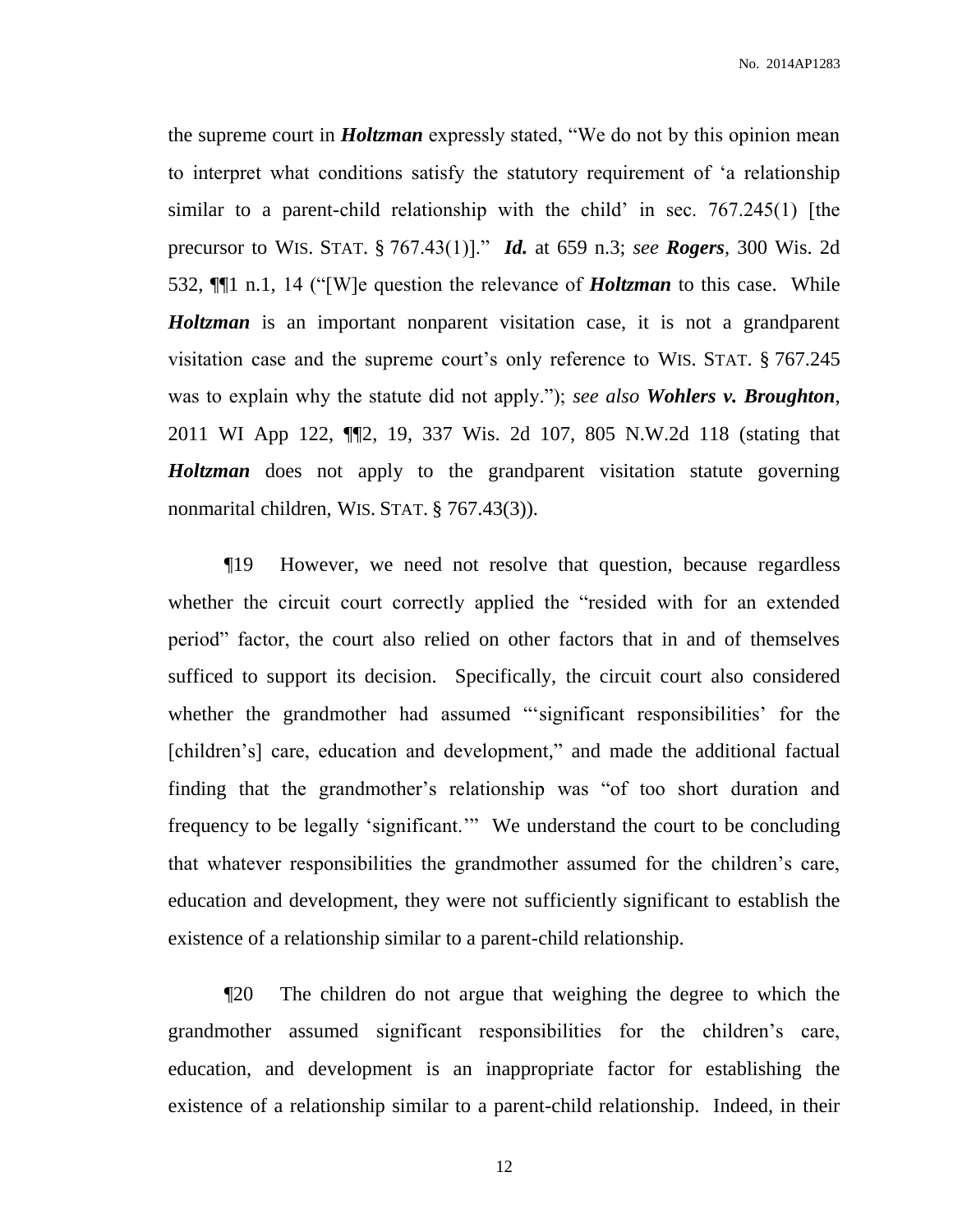No. 2014AP1283

briefing before the circuit court, the children cited non-Wisconsin case law to support the proposition that the assumption of the obligations of parenthood, meaning significant responsibilities for the children's care, education, and development, is an appropriate factor for establishing the existence of a relationship similar to a parent-child relationship. On appeal, the children do not contest the circuit court's finding that the grandmother had not shown that she met that factor. 4

¶21 In sum, the circuit court's weighing of the degree to which the grandmother assumed significant responsibilities for the children's care, education, and development, itself, sufficed to support the court's conclusion that the grandmother failed to show that she had a relationship similar to a parent-child relationship. And, the children fail to persuade us that anything about the facts related to whether the grandmother resided with them for an extended period significantly tipped the scales in the other direction. In other words, the children effectively challenge only the use of the "resided with" facts against the grandmother; but they fail to show how those facts undermined the circuit court's conclusion based on the "assumption of significant responsibilities" facts; and they fail to challenge the correctness of either the court's reliance on the "assumption of significant responsibilities" factor or its application of that factor to the facts, to

 $\overline{a}$ 

<sup>&</sup>lt;sup>4</sup> Thus, we need not, and do not, address the children's two arguments specifically targeted only at the "lived together for some period of time" factor. The children argue that (1) relying on the amount of time that the children and the grandmother resided together is inappropriate because it creates an artificial distinction between two classes of grandparents those who lived with and those who did not live with their grandchildren—with no support in the statute; and (2) the evidence here does not support the finding that they never resided in the same household with their grandmother. *See Maryland Arms Ltd. P'ship v. Connell*, 2010 WI 64, ¶48, 326 Wis. 2d 300, 786 N.W.2d 15 ("Issues that are not dispositive need not be addressed.").